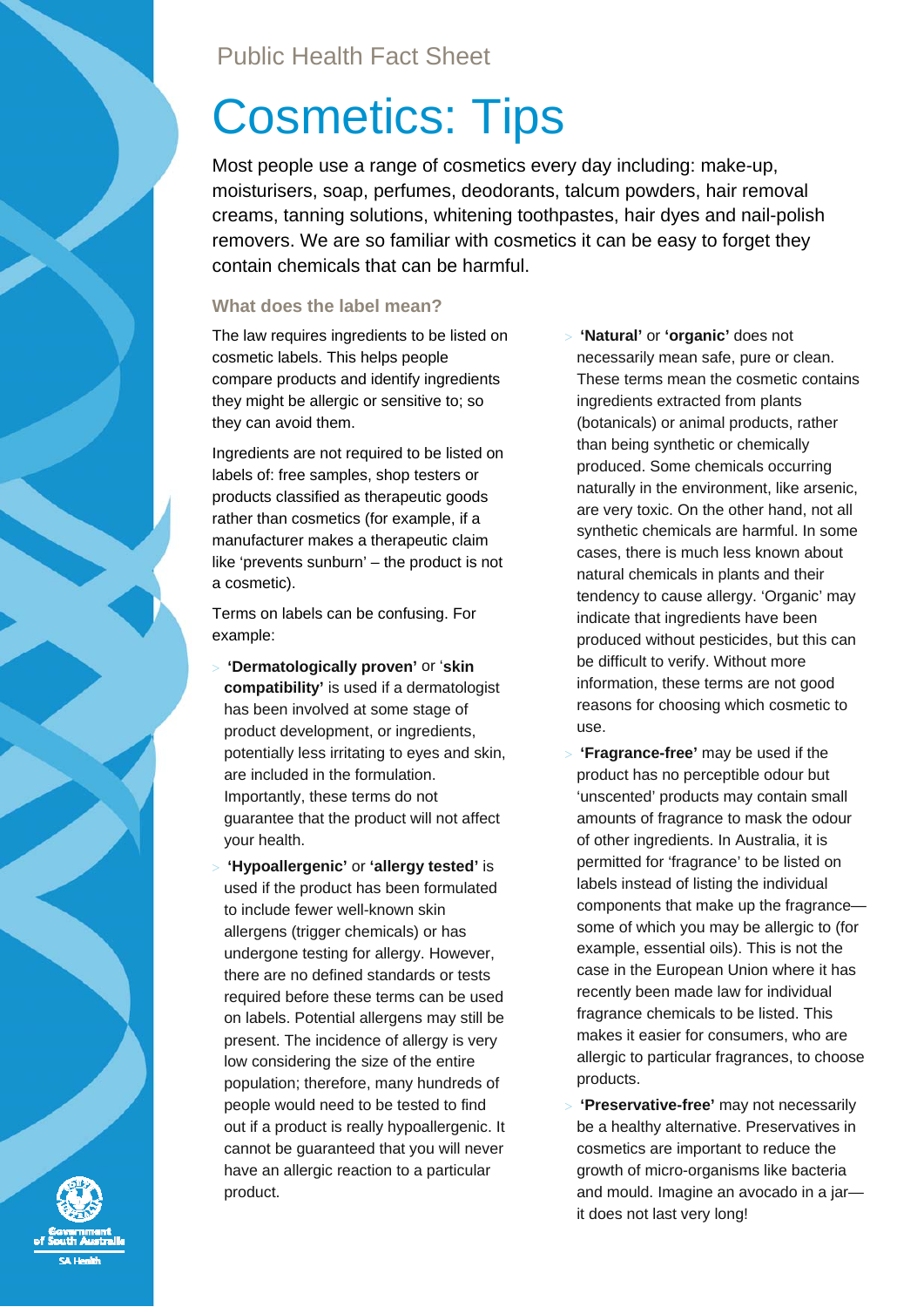

# **How can I reduce the risk of health effects from cosmetics?**

- > Clean your hands and face before applying make-up.
- > Don't use eye make-up if you have an eye infection. If you do get an infection, replace your make-up with new products after the infection has cleared up.
- Discard cosmetics if the colour, odour or consistency changes because this may mean the preservatives are no longer effective.
- Don't use cosmetics on broken or infected skin.
- Clean cosmetic applicators regularly with warm soapy water.
- Keep cosmetics away from heat and sunlight.
- Don't share your cosmetics, because everyone has different skin microorganisms and cross-contamination can occur.
- Don't use multi-use applicators or testers in shops—ask for fresh applicators or for tester openings to be cleaned with alcohol.
- Avoid your allergens by checking the ingredient list and don't use products containing ingredients you have reacted to in the past (you may need to contact the manufacturer to confirm if your allergen is present in a product).
- > Don't add water or saliva to cosmetics to improve consistency.
- Choose simpler products with fewer ingredients—the more ingredients, the more potential allergens.
- If you are sensitive to fragrances, apply perfume to your clothes rather than

directly to your skin.

- > Keep your skin in good condition—it is your natural barrier to irritants and allergens. Avoid astringent soap and alcohol-based removers, toners and cleansers that dry skin making it prone to cracking. Dry skin is potentially vulnerable to dermatitis (eczema) and other types of inflammation.
- Always follow cosmetic directions carefully. Using products incorrectly can have serious consequences like eye damage, burns and rashes. Irritation has occurred because people applied undiluted products (like antiseptics and bath oils) to their skin. More importantly, applying undiluted allergens (such as teatree oil) directly to skin can cause an allergy to develop. For the rest of the affected person's life, when that substance is reapplied, a skin rash will always occur.
- Some products must not be used on children, pregnant women or people with compromised immune systems. A negative patch test (see below) does not over-rule these label warnings.
- If you have experienced skin reactions in the past, and a new product contains ingredients you don't recognise, you can check your sensitivity by doing a simple home patch test. This way, if you do have an allergic reaction it will be confined to a small area which is easier to treat.

# **Patch testing**

- 1. Clean an area of skin on the inside of your forearm with soap and water.
- 2. Dab a small amount of cosmetic on the clean area and let it dry.
- 3. Leave the test area unwashed for at least 24 hours (ideally 48 hours), then wash gently with soap and water.
- 4. The cosmetic should not be used if the test area is red, scaly, itchy, hot or blistered.